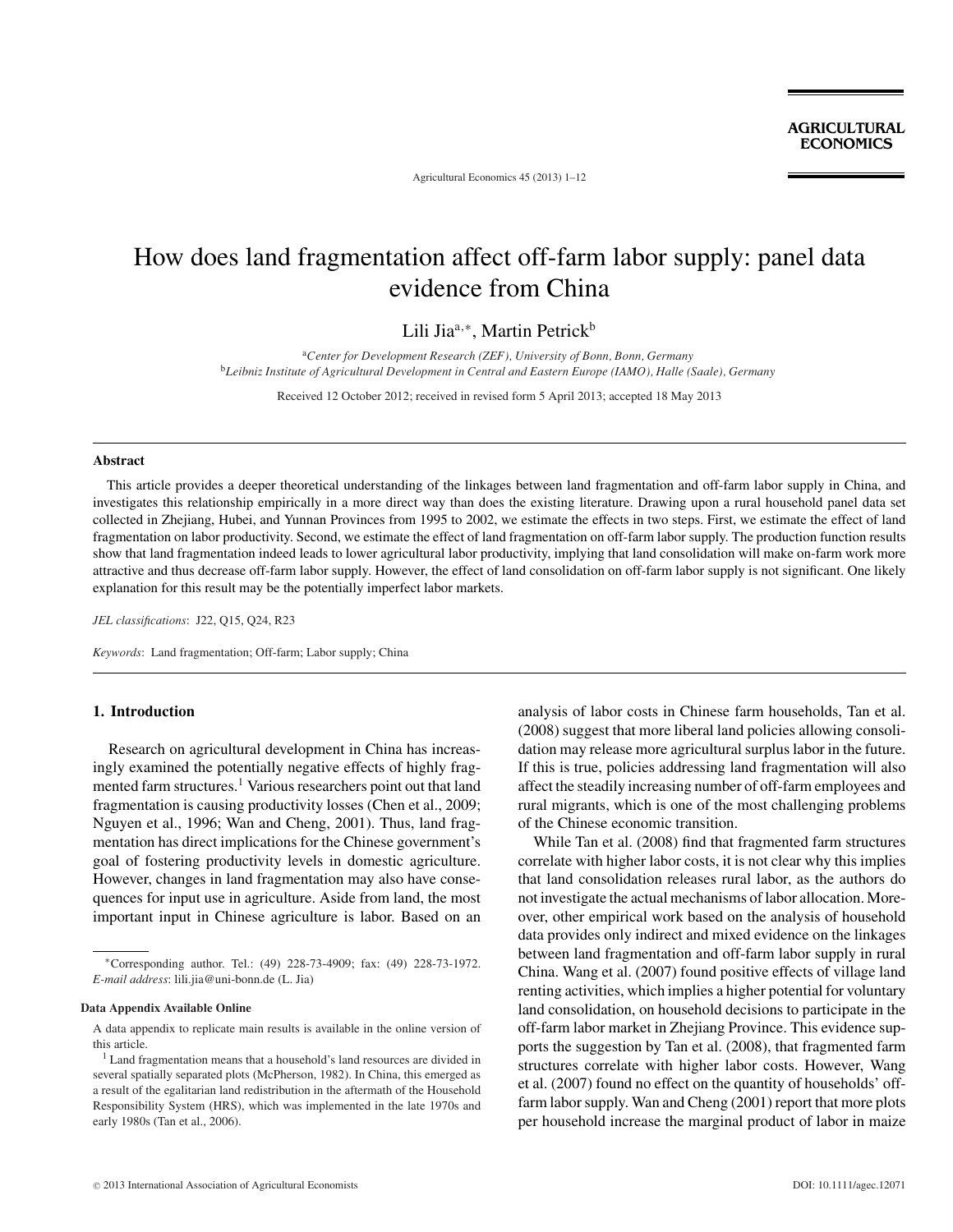and early rice production, $2$  thus implying a lower on-farm labor demand if land is consolidated. However, they found the opposite for tuber production. Furthermore, in a sample of farmers from Jiangxi and Zhejiang Provinces, Carter and Yao (2002) found that more land parcels per farm reduce the average labor intensity on-farm, which contradicts Tan et al. (2008). Similarly, Brosig et al. (2007) show that, in Zhejiang villages with much activity on the land rental market, households display a lower tendency to engage in off-farm labor markets.

In this article, we aim to acquire a deeper theoretical understanding of the linkages between land fragmentation and off-farm labor supply, and investigate this relationship empirically in a more direct way than does the existing literature. Our theoretical argument is that whether or not land consolidation releases agricultural labor depends on the local shape of the production function and is undetermined *a priori*. We develop this argument in the framework of a microeconomic farm household model and show that the critical parameter is the effect of land fragmentation on the marginal product of labor. We then employ a panel set of household data from three Chinese provinces to investigate this issue econometrically. Our empirical strategy consists of two steps. We first estimate the effect of land fragmentation on labor productivity by using a flexible, aggregate production function. We then estimate a labor supply function and test the direct influence of land fragmentation on off-farm labor supply. The available panel data allow us to eliminate unobserved heterogeneity by employing fixed-effects (FE) techniques, which we adapt to be used in a flexible production function. The effects of the potential endogeneity of labor allocation are considered. In estimating the off-farm labor supply equation, we employ a panel data sample selection model following Wooldridge (1995) that allows us to address problems of unobserved heterogeneity and sample selectivity simultaneously, which has not yet been done in the agricultural household literature.

We replicate the conventional wisdom that fragmentation reduces output and hence implies productivity losses. However, we also show that the negative effect of fragmentation on labor productivity is the only channel through which such output reduction occurs. A direct implication is that land consolidation will make on-farm work more attractive and thus decrease off-farm labor supply. However, the effect of land consolidation on off-farm labor supply is not significant. One explanation for this result may be the potentially imperfect labor markets.

If an increased reliance on voluntary land transactions and the gradual hardening of individual property rights in land markets allow more land consolidation in the future, this will not lead to a flood of labor-seeking migrants from rural areas to cities. Instead, agricultural labor productivity will increase and farming will become a more attractive occupation.

#### **2. Theoretical analysis of the effects of land fragmentation**

# *2.1. The effect of land fragmentation on agricultural labor productivity*

We consider a separable farm household model with land fragmentation. The model follows the standard model as presented by Benjamin (1992), but is augmented by a land consolidation parameter,  $\alpha$ , that determines how effectively labor can be used on the land.

We first outline the standard model. The farmer maximizes utility by choosing consumption, *c*, measured by monetary unit and leisure time, *l*, subject to a set of household characteristics, *a*, for example, its demographic composition. The household allocates family labor, *L*, to produce an aggregate agricultural output, *Y*. There are other fixed inputs, *A*, so that  $Y = Y(L; A)$ , with  $Y_1 > 0$  and  $Y_{11} < 0$ . The household may also supply labor off-farm, *LO,* which yields an exogenously determined wage, *w*. Total time endowment is  $T(a)$ . To simplify the exposition, we ignore the possibility that labor may also be hired. Hence, the farmer's problem is as follows:

max 
$$
u(c, l; a)
$$
 w.r.t. c, l,  $L^0$ , L s.t, (1)

$$
c = Y(L; A) + wL^0,
$$
\n<sup>(2)</sup>

$$
l + L + L^0 = T.
$$
 (3)

In this model with an exogenous wage, profits are maximized independent of the household's utility function. The optimal amount of labor supplied on the farm depends only on the production technology and the wage, following the optimality condition  $Y_1 = w$ . Given the leisure choices of the household *l*, which depend on *a*, off-farm labor supply,  $L^O \geq 0$ , is determined as a residual. This is shown in Fig. 1(a).

We now introduce an exogenous land consolidation parameter,  $\alpha \in [0, 1]$ , which measures the efficiency of labor use on the plot. If  $\alpha$  is close to 1, almost all the time allocated to farming is actually spent on the plot. If  $\alpha$  is closer to 0, much time is used for traveling to and from the plot, or for other unproductive activities that result from land fragmentation, such as cumbersome water management or less efficient machinery use (Wan and Cheng, 2001). Hence, the amount of labor productively used is reduced. We write  $Y = Y(\alpha L; A)$  in the presence of land fragmentation, where  $\alpha L$  is the level of effective onplot labor. As an illustration, consider that *L* is measured in days spent on-farm, each day covering 10 working hours. If  $\alpha = 0.8$ , the household spends two hours per day on traveling and other nonproductive activities, and eight hours effectively on the plot. If the household chooses to spend many days on-farm, the absolute time spent nonproductively will also increase proportionally.

We are interested in the effects of varying  $\alpha$  on labor use in the household. If land fragmentation is modeled in the above mentioned way, the first point to note is that more fragmented land unambiguously reduces output. To see

<sup>&</sup>lt;sup>2</sup> The estimated  $\beta_2$  parameters in table 5 of their article.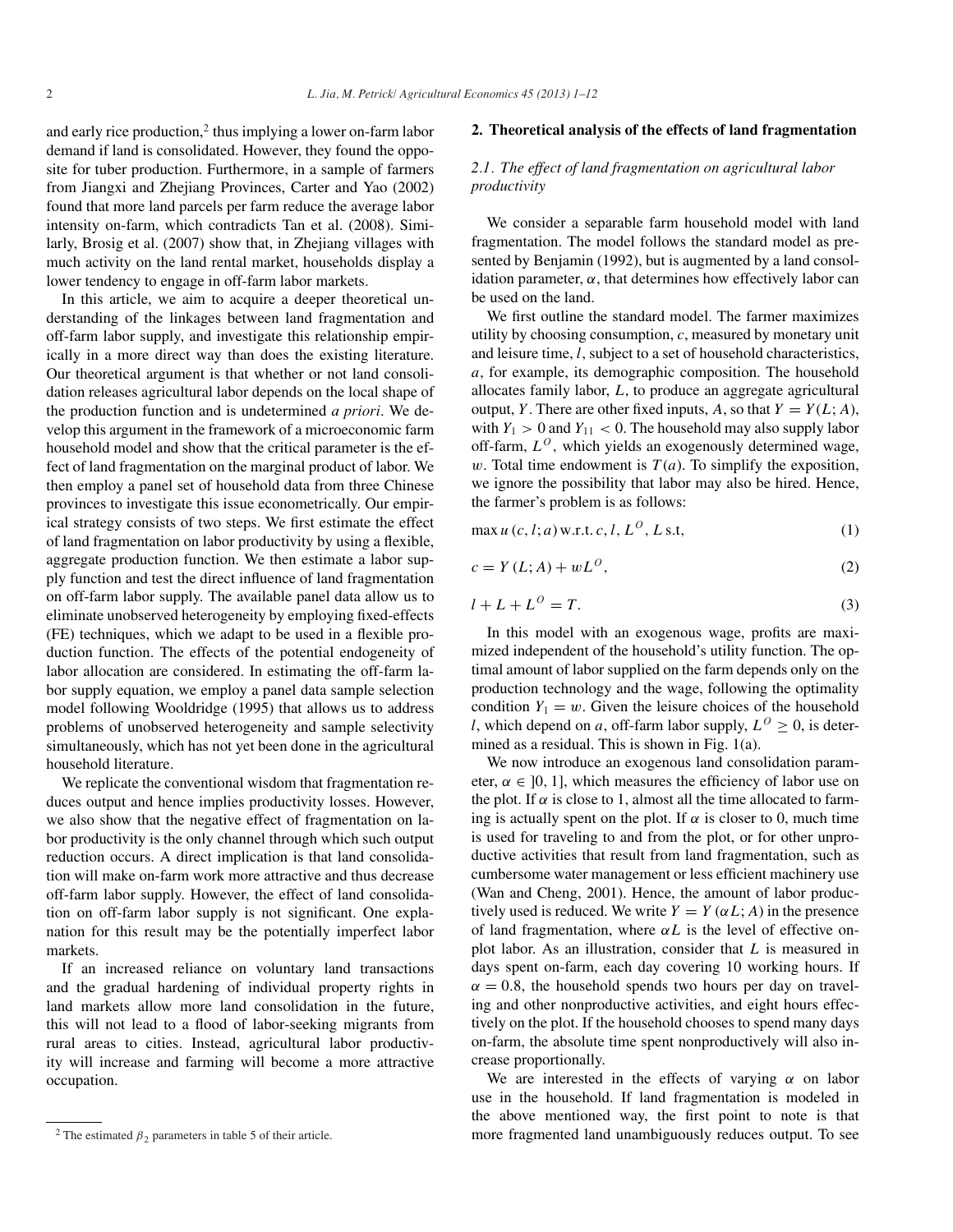

(b) *land consolidation has positive effects on off-farm labor supply:*  $\partial L^O/\partial \alpha > 0$ 



(c) *land consolidation has negative effects on off-farm labor supply:*  $\partial L^O/\partial \alpha < 0$ 



*Source:* Author's depiction.

Fig. 1. Land fragmentation in the separable agricultural household model.

this, consider the effect of land fragmentation on output as follows:

$$
\frac{\partial Y}{\partial \alpha} = \frac{\partial Y}{\partial \alpha L} L.
$$
 (4)

With  $Y_1 > 0$ , this effect is unambiguously positive, which implies a negative impact of fragmentation on the absolute level of output.

Second, note that *the effect of land fragmentation on the marginal product of on-farm labor is undetermined*. The marginal productivity of labor (MPL) in the model with land fragmentation is given as follows:

$$
\frac{\partial Y}{\partial L} = \alpha \frac{\partial Y}{\partial \alpha L}.
$$
 (5)

The effect of  $\alpha$  on the MPL is then

$$
\frac{\partial^2 Y}{\partial L \partial \alpha} = \frac{\partial Y}{\partial \alpha L} + \alpha L \times \frac{\partial^2 Y}{\partial (\alpha L)^2}.
$$
 (6)

The first term on the right-hand side denotes the marginal product of effective on-plot labor on output, which is positive given our assumptions on technology and profit maximization. The second term is the effective labor on-plot input, which is non-negative according to our assumption. The third term is the second derivative of the production function with regard to effective labor input, which is negative given our concavity assumption,  $Y_{11}$  < 0. Hence, a negative number is added to a positive one, so that the sign of the composite is theoretically undetermined.<sup>3</sup>

# *2.2. The effect of land fragmentation on off-farm labor supply*

Now, we turn to the consequences of land fragmentation on off-farm labor supply. The reduced form off-farm labor supply equation derived from the above model is as follows:

$$
L^{O} = L^{O}(w, a, A, \alpha). \tag{7}
$$

The level of  $L^0$  is given by  $L^0 = T - l - L$ , so that

$$
\frac{\partial L^O}{\partial \alpha} = -\frac{\partial l}{\partial \alpha} - \frac{\partial L}{\partial \alpha}.
$$
 (8)

The effects of land fragmentation on off-farm labor supply depend on the effects of land fragmentation on leisure time and on-farm time, since the household is subject to a total time endowment constraint. When the effect of *α* on the MPL is undetermined, we do not know *a priori* whether the household will employ more or less labor on-farm as a result of varying land fragmentation. *The effect of land fragmentation on off-farm labor supply is hence also undetermined.*

In Eq. (8), the plausible hypothesis will be that  $\frac{\partial l}{\partial \alpha} > 0$ , implying that richer households consume more leisure (as depicted in Figs. 1(b) and (c)). When land consolidation decreases onfarm employment, and an increase of leisure time does not exceed the decrease of agricultural work, land consolidation will promote the off-farm labor supply (Fig. 1(b)). Conversely,

<sup>&</sup>lt;sup>3</sup> A numeric simulation demonstrating this point is available from the authors upon request.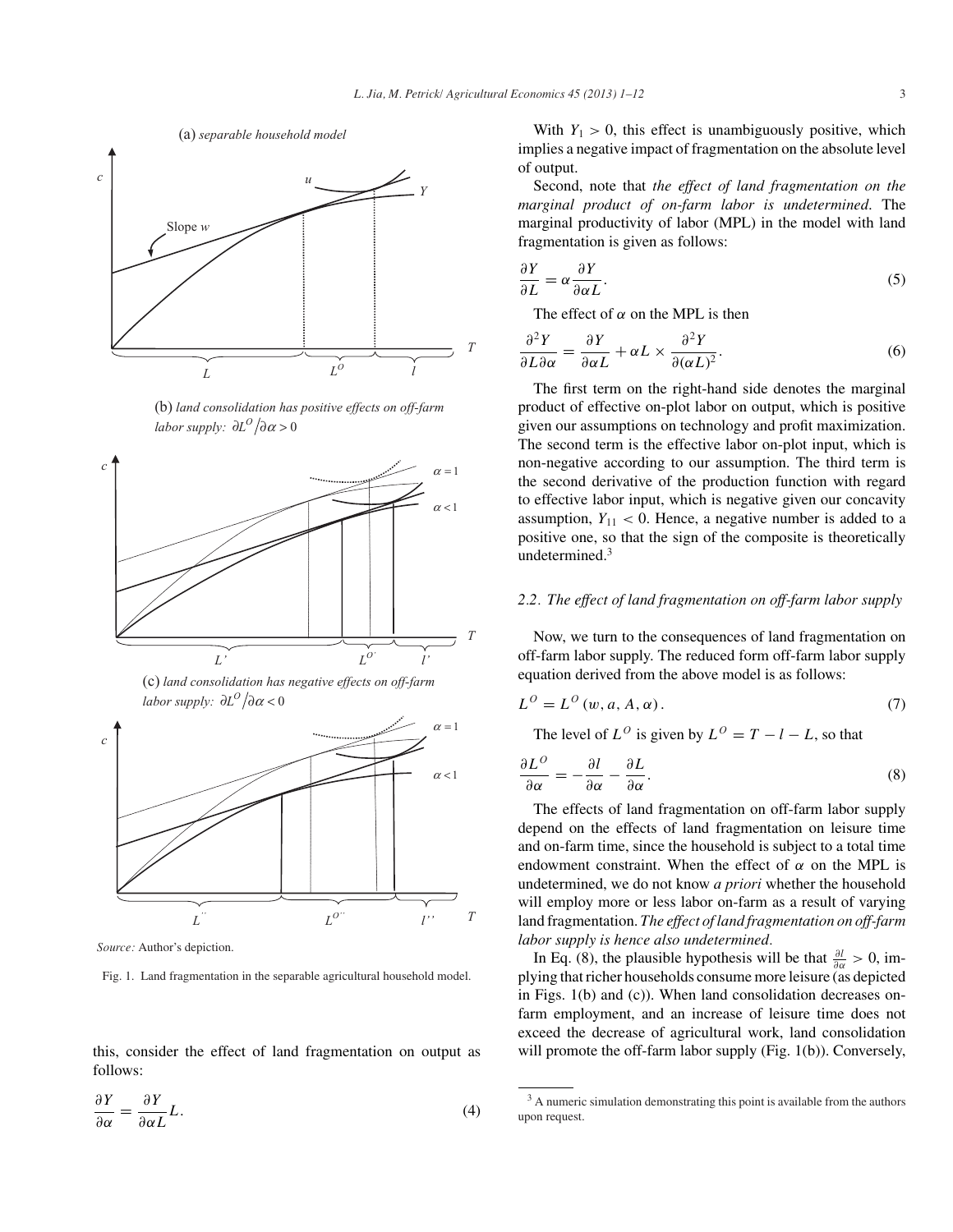

*Source:* Adapted from Benjamin (1992).

Fig. 2. Off-farm labor supply in a nonseparable agricultural household model.

when land consolidation results in an increase of on-farm employment without hiring laborers, off-farm labor supply will be reduced, as depicted in Fig. 1c.

#### *2.3. Potential sources of labor market imperfections*

Numerous authors have pointed out that the assumption of a perfect labor market is a strong one in many empirical settings, including China (Benjamin, 1992; Benjamin and Brandt, 2002; Bowlus and Sicular, 2003; Wang et al., 2007). For example, there may be an exogenously imposed upper bound to the number of hours a household can find employment at the going market rate, and this bound may be lower than the actual labor supply. There are several plausible reasons for such constraints in the Chinese context. In addition to a simple lack of jobs in rural areas, rural inhabitants may not possess the necessary education for off-farm employment (Yang, 2004), the allocation of jobs by village leaders may be based on nonmarket, political, and social criteria such as family connections or household income (Bowlus and Sicular, 2003), or farm households working off-farm may fear the loss of their rights to land use (Kung, 2002a; Wang et al., 2011). In such cases of off-farm labor rationing, the separability property of the model breaks down.

Following Benjamin (1992), the labor allocation for agricultural households is depicted in Fig. 2. When there are constraints on the labor supply side, the agricultural households can only supply a fixed amount of off-farm labor, for example,  $L^0$ . The optimal on-farm labor input is no longer at point A, but rather at point C in Fig. 2, and the on-farm wage is the shadow wage, which is lower than the off-farm wage. In this case, the land consolidation does not affect off-farm labor supply anyway. If in the extreme there is no off-farm employment opportunity at all, land consolidation will fail to affect observed off-farm employment. It is rather likely to increase the amount of leisure time and/or somewhat reduce hidden unemployment, depending on the household's preferences for leisure (or home time) consumption (Brooks and Tao, 2003; Ho et al., 2004). If offfarm work is possible at some wage, this wage may, nevertheless, be endogenous and dependent on household characteristics (Skoufias, 1994; Sumner, 1982). Estimations of empirical labor effects should take this potential endogeneity into account.

#### **3. Main sources of land fragmentation in China**

Land institutions and land rental markets are the key channels to shift the degree of land fragmentation. In China, land fragmentation emerged in the aftermath of the Household Responsibility System (HRS), which was implemented in the late 1970s and early 1980s. According to this system, farmland in the village is categorized into several classes and equally distributed to each household. Land reallocations happen from time to time since the rural land is collective and the farmers only have quasi-private property rights (Kung, 2002b). According to Rozelle and Li (1998), more than 60% of villages reallocated land at least once after the implementation of HRS. However, the decision making of land reallocation is heterogeneous among villages. Dong (1996) suggests that the central government plays an important role in determining land reallocation. Whereas other researchers argue that the village leaders are the key to land reallocations in villages due to their rent-seeking activities, protecting their own interests, minimizing administrative costs in villages, and concerns of improving equity and efficiency (Brandt et al., 2002; Brandt et al., 2004; Rozelle and Li, 1998). In addition, Kung (2000) found that land reallocation in China might also come at the request of villagers. As reported in Kung's survey, 42.7% of land reallocations in villages were attributed to population change, 24.4% to the requests of villagers, another 24.4% to higher administration instruction, 4.9% to the transfer of labor force out of agriculture, 2.4% to enlarging farm size, and only 1.2% to land fragmentation. Thus, the influence of land fragmentation on land reallocation in China is so limited that it can be disregarded.

On the other hand, the emerging land rental market in China provides a more efficient way to adjust plots (Deininger and Jin, 2005). Land renting has been officially approved in China since 1998 and was strengthened in 2002 and 2008, which provided farmers more freedom to adjust their plots (Deininger and Jin, 2009; Wang et al., 2011). However, a large body of evidence shows that the land rental market is depressed by insecure land rights, and farmers could not reduce land fragmentation systematically through the land rental market (Carter and Yao, 2002; Deininger and Jin, 2009; Li et al., 1998; Liu et al., 1998; Zhang et al., 2011). Although trading plots is possible, it is very unlikely for farmers to reduce land fragmentation systematically through the land rental market. Our data indicate that only 78 observations (households in a specific year) out of 12,104 (accounting for only 0.6%) successfully consolidated their land by exchanging plots through the land rental market. It is thus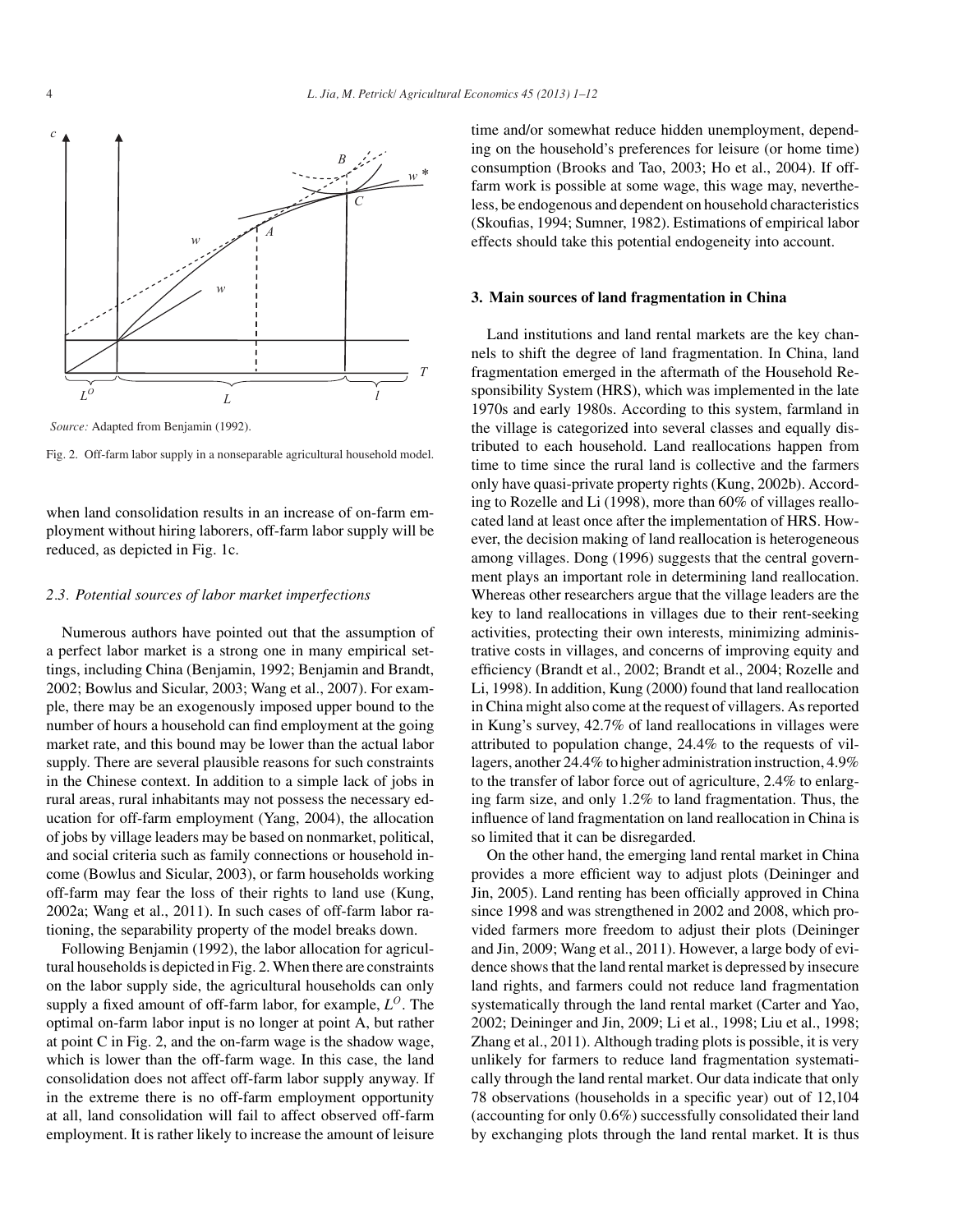plausible to consider land fragmentation as exogenous in this article.

## **4. Empirical methodology**

# *4.1. The effect of land fragmentation on agricultural labor productivity*

A first aim of the econometric analysis in this article is to provide an unbiased estimate of the effect of land fragmentation on labor productivity, and hence an estimate of Eq. (6). The strategy used here is to estimate a flexible production function that takes into account the number of plots per farm, *N*, as a measure of land fragmentation.<sup>4</sup> As summarized by Deaton  $(1995, 1995)$ 1824–1827), estimating production functions from microdata involves a number of econometric challenges that are discussed in the following, together with their potential remedies.

Previous studies have used Cobb-Douglas (CD) production functions to estimate the impact of land fragmentation (Fleisher and Liu, 1992; Nguyen et al., 1996). To estimate a partial effect of land fragmentation on MPL, a more flexible approach is needed that allows interactions among factors. Similar to Wan and Cheng (2001), we employ a translog function, which extends the CD by both interaction and square terms of the factors.

Given the three conventional inputs, plus the number of plots as arguments, the translog function with land fragmentation can be expressed as follows:

$$
\ln Y_{it} = \beta_0 + \beta_1 \ln L_{it} + \beta_2 \ln K_{it} + \beta_3 \ln A_{it}
$$
  
+  $\beta_4 \ln N_{it} + \beta_5 \ln N_{it} \ln L_{it}$   
+  $\beta_6 \ln N_{it} \ln A_{it} + \beta_7 \ln A_{it} \ln K_{it} + \beta_8 \ln L_{it} \ln K_{it}$   
+  $\beta_9 \ln N_{it} \ln K_{it} + \beta_{10} \ln L_{it} \ln A_{it}$ 

$$
+\frac{1}{2}\beta_{11}(\ln L_{it})^2 + \frac{1}{2}\beta_{12}(\ln K_{it})^2
$$
  
+
$$
\frac{1}{2}\beta_{13}(\ln A_{it})^2 + \frac{1}{2}\beta_{14}(\ln N_{it})^2 + u_{it},
$$
 (9)

where  $u_{it}$  is an identically and independently distributed (i.i.d.) error term, *K* indicates all capital input such as fertilizer, pesticide, and diesel inputs. Therefore, *N* is allowed to affect all marginal products of inputs. By using the output price as an aggregation device, we obtain the total output, *Y* .

The direct effect of land fragmentation on agricultural production is  $\beta_4$ , which is supposed to be negative according to Eq. (9). Nguyen et al. (1996) and Wan and Cheng (2001) report regression estimates that support this assumption. If  $\beta_4 = \beta_5 = \beta_6 = \beta_9 = 0$ , land fragmentation has a zero impact on the marginal product of inputs; otherwise, the impact of land fragmentation is undetermined. The effect of land fragmentation on labor is  $\beta_5$ , which will be determined by the local shape of the production function. When  $\beta_5$  is positive, it indicates that the MPL on fragmented land is higher than that on consolidated land at the same amount of every input. When  $\beta_5$  is negative, it indicates that the MPL on fragmented land is lower. As this parameter is of prime interest in our analysis, we attempt to estimate Eq.  $(9)$  in the following.<sup>5</sup>

A common problem with estimating production functions from observational data is that individual farm output may be affected by unobserved characteristics of the farm. These characteristics may be due to "management bias" as introduced to the literature by Mundlak (1961), or may reflect sociodemographic or geographic characteristics of the farm that are constant over time. For example, soil fertility, farmers' management ability, and technology are supposed to be correlated with inputs. If panel data are available, as it is in our case, the typical way to eliminate the influence of these factors is to use an FE or "within groups" estimator. However, an ordinary FE model depends on the assumption of linear additivity and fails to eliminate the level effect in the presence of interaction terms (Angrist and Pischke, 2009, p. 222). To control for time-invariant heterogeneity in our translog model, we use time-demeaned Ordinary

<sup>&</sup>lt;sup>4</sup> In this article, we define land fragmentation as a household's land resources that are divided in several partially separated plots (McPherson, 1982). There are many measurements for land fragmentation such as the Simpson index, the distance from plots to homestead, the number of plots and per plot size. The Simpson index is defined as follows:  $SI = 1 - \sum_{i=1}^{n} \alpha_i^2 / \left(\sum_{i=1}^{n} \alpha_i\right)^2$ 

where *n* is the number of plots and  $\alpha$  is the area of each plot. The variable *SI* is the value between 0 and 1, the higher the *SI*, the larger the degree of land fragmentation. In principle, this is a more accurate approach for measuring degree of land fragmentation. The more plots the farmers have, the more time they will spend on traveling among the plots, which directly influences agricultural labor productivity. The Simpson index cannot be calculated due to a lack of data. Also, the distance from plots to homestead is an important indicator, but the average distance from plots is often endogenous with household production decisions in China since the distances from plots to homestead are often considered in both land allocations and land renting activities. In this article, it is better to use either the number of plots or per plot size as a proxy. Former research reveals that land fragmentation mainly results from a waste of labor due to extra traveling between plots and homestead (Tan et al., 2008; Wan and Cheng, 2001). Therefore, the number of plots on a farm is the most direct and efficient measurement for degree of land fragmentation for analysis in this article.

<sup>5</sup> A commonly used approach in the literature is to estimate agricultural technology based on a dual specification. Sometimes, the production function is taken as a starting point, but more frequent is the use of profit or cost functions (Capalbo, 1988). Estimation is typically based on the derived set of input share equations, which will depend on input quantities in the case of a production function, and on input prices and output quantities or prices in the cases of cost and profit functions (see Capalbo, 1988 for a summary, and Berndt, 1991, chapter 9, for further technical detail and literature). As we are interested in recovering the parameter  $\beta_5$  of the production function in (9), dual specifications of profit or cost functions that do not include this parameter are of little help. While a modified system of share equations dependent on input quantities may be used to provide an estimate of this parameter, it does not solve the endogeneity problems discussed below. Furthermore, it requires the calculation of cost shares for all inputs, which in our case is prohibited by lacking data, particularly for labor and land. It is unclear how fragmentation could be included in such an approach. We therefore resort to estimating (9) in a direct, primal manner. See Mundlak (2001) for critical remarks on the dual approach to estimating production technology.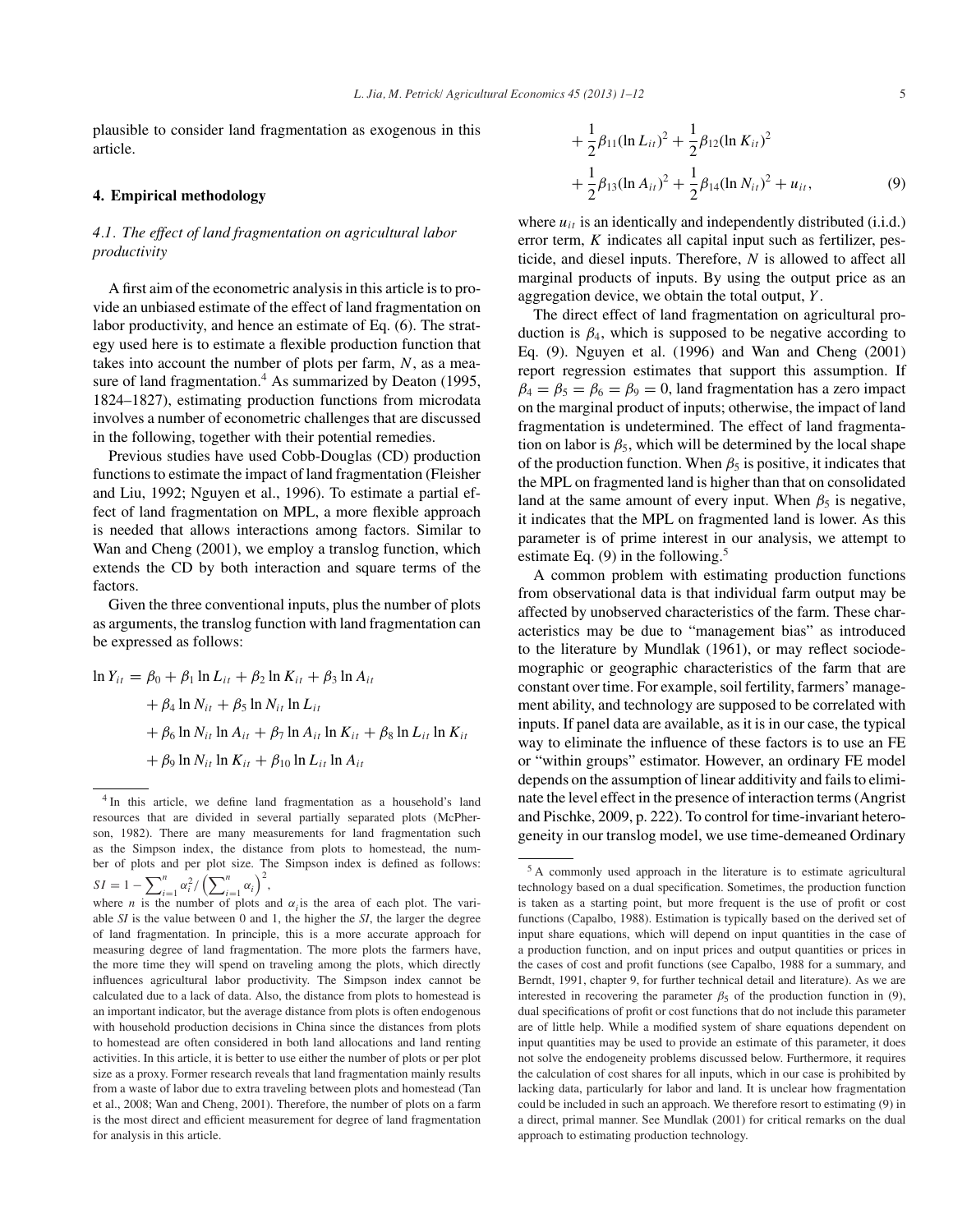Least Square (OLS) regression (Wooldridge, 2009, p. 481) to estimate Eq. (9). Rather than simply adding household-specific dummy variables to the estimating equation as in the standard FE approach, all variables were first group-wise time demeaned and then interacted. In addition, year dummies for every year except 1995 were added.

An additional concern in primal estimations of production functions is the endogeneity of inputs (Deaton 1995, p. 1824). While variations in output may well be explained by variations in inputs on statistical grounds, the concern is that this correlation may be spurious and not due to an appropriately specified causal effect. Hence, the independence portion of the i.i.d.-assumption is violated. In Eq. (9), the amount of land and number of plots can be assumed to be exogenous due to restrictions of the Chinese land market. Capital input is regarded as exogenous in our estimation for both simplification and concentration. Labor input is most likely to be an endogenous variable for the various reasons mentioned above. To the extent that the omitted factors are time-invariant, our FE approach yields unbiased estimates of the causal effect. We also experimented with instrumenting the labor variables used in Eq. (9); however, due to a lack of suitable instruments, this did not yield useful results. Even so, we consider the likely direction of the endogeneity bias in the production function below.

To ease the interpretation of coefficients in the translog model, geometric sample means were subtracted from all variables after taking logs, so that the estimates of  $\beta_1$  to  $\beta_4$  are the production elasticities of the factors at geometric sample means.

A common problem with analyzing microdata is that observations come from clustered samples, for example, many households come from the same village. This is also the case in our current sample, as described in section 5. Deaton (1997, pp. 73–78) argues that standard errors are too small if the conventional formula is applied, because the "identical" part of the i.i.d.-assumption is violated. Following White (1984), some correction for this heteroskedasticity based on the cluster-specific regression residuals is suggested. Related results are reported in the following.

#### *4.2. The effect of land fragmentation on off-farm labor supply*

In a second step, we aim to estimate the off-farm labor supply equation to identify the fragmentation effect in Eq. (8). The offfarm labor supply is a projection of off-farm wage and other demographic variables that can be specified as follows:

$$
L_{it}^{o} = \delta_0 + \delta_1 w_{it} + \delta_2 x_{it} + v_i + u_{it}
$$
  

$$
t = 1, ..., T \ i = 1, ..., n,
$$
 (10)

where  $x_{it}$  includes all the other independent variables except for the off-farm wage  $w_{it}$  (such as the number of plots as a measure of land fragmentation degree and the demographic characteristics),  $\delta_0$ ,  $\delta_1$ ,  $\delta_2$  are unknown parameter vectors,  $v_i$  is an unobserved time-invariant effect, and  $u_{it}$  is an i.i.d. error.

Following our considerations of both endogenous labor market access and previous empirical literature (Benjamin, 1992; Skoufias, 1994; Sumner, 1982; Wang et al., 2007), in the following, we treat the wage as potentially endogenous. A Fixed Effects-Two Stage Least Square (FE-2SLS) model can control endogeneity, but when some households do not provide off-farm labor in a specific year, the off-farm wage cannot be observable and the FE-2SLS model suffers from sample selection bias due to the incidental truncation of the off-farm labor participation. In this case, a test for sample selection bias is indispensable (Wooldridge, 2002, pp. 551–552).

Simultaneously considering sample selection and unobserved heterogeneity is methodologically challenging if households switch their selection status over time. In this case, the typical within estimators to sweep out FE cannot be used, as the group of selected households changes its composition over time. There are two competing approaches in the literature describing how to circumvent this issue. The first is from Wooldridge (1995), who proposes estimating level equations in which the conditional expectations are parameterized by using Heckmantype corrections for each year in the panel, whereas FE are controlled for by including time averages of the exogenous variables in the equation (following Mundlak 1978). The second approach goes back to Rochina-Barrachina (1999) and is based on matching selected households in first differences. In the following, we adopt Wooldridge's (1995) methodology because it does not require differencing and is more suitable for unbalanced data sets based on level estimations, (see Dustmann and Rochina-Barrachina, 2007, for discussion).

The off-farm labor supply function and the wage function for off-farm wage can be expressed as follows:

$$
L_{it1}^o = \delta_0 + \delta_1 w_{it1} + \psi_1 x_{it} + \psi_2 \bar{x}_i + \ell_t \lambda (H_{it2}) + u_{it1}, \quad (11)
$$

where  $\bar{x}_i$  is the means of independent variables except for offfarm wage, *λ*(·) are the inverse Mills ratios calculated according to  $H_{it2}$ , which is a reduced index for the selection equation and determined by the probit model

$$
s_{it} = 1 [\varphi_{t2} x_{it2} + \upsilon_{t2} + \varepsilon_{it2} > 0] \quad \varepsilon_{it2} | x_i \sim \text{Normal}(0, 1), \text{ (12)}
$$

where  $\psi_1$ ,  $\psi_2$ ,  $\varphi_{t2}$ , and  $\ell_t$  are unknown parameter vectors, and  $\varepsilon_{it2}$  is an idiosyncratic error. To conserve the degrees of freedom (Wooldridge, 2002, p. 582), we adopt Mundlak's (1978) approach to estimate  $H_{it2}$ , and replace  $v_{i2}$  with  $\eta_2 + \xi_2 \bar{x}_{i2}$ . Thus, the probit model becomes

$$
s_{it} = 1 [\eta_2 + \gamma_{t2} x_{it2} + \xi_2 \bar{x}_{i2} + \varepsilon_{it2} > 0]
$$
  

$$
\varepsilon_{it2} | x_i \sim \text{Normal}(0, 1), \qquad (13)
$$

where  $\eta_2$ ,  $\gamma_{t2}$ , and  $\xi_2$  are unknown parameter vectors,  $x_{it2}$  contains all the exogenous variables, which are the exogenous variables in Eq. (11),  $x_i$ , and instrumental variables for  $w_{it1}$ , and  $\bar{x}_{i2}$  is the vector of means of all the exogenous variables.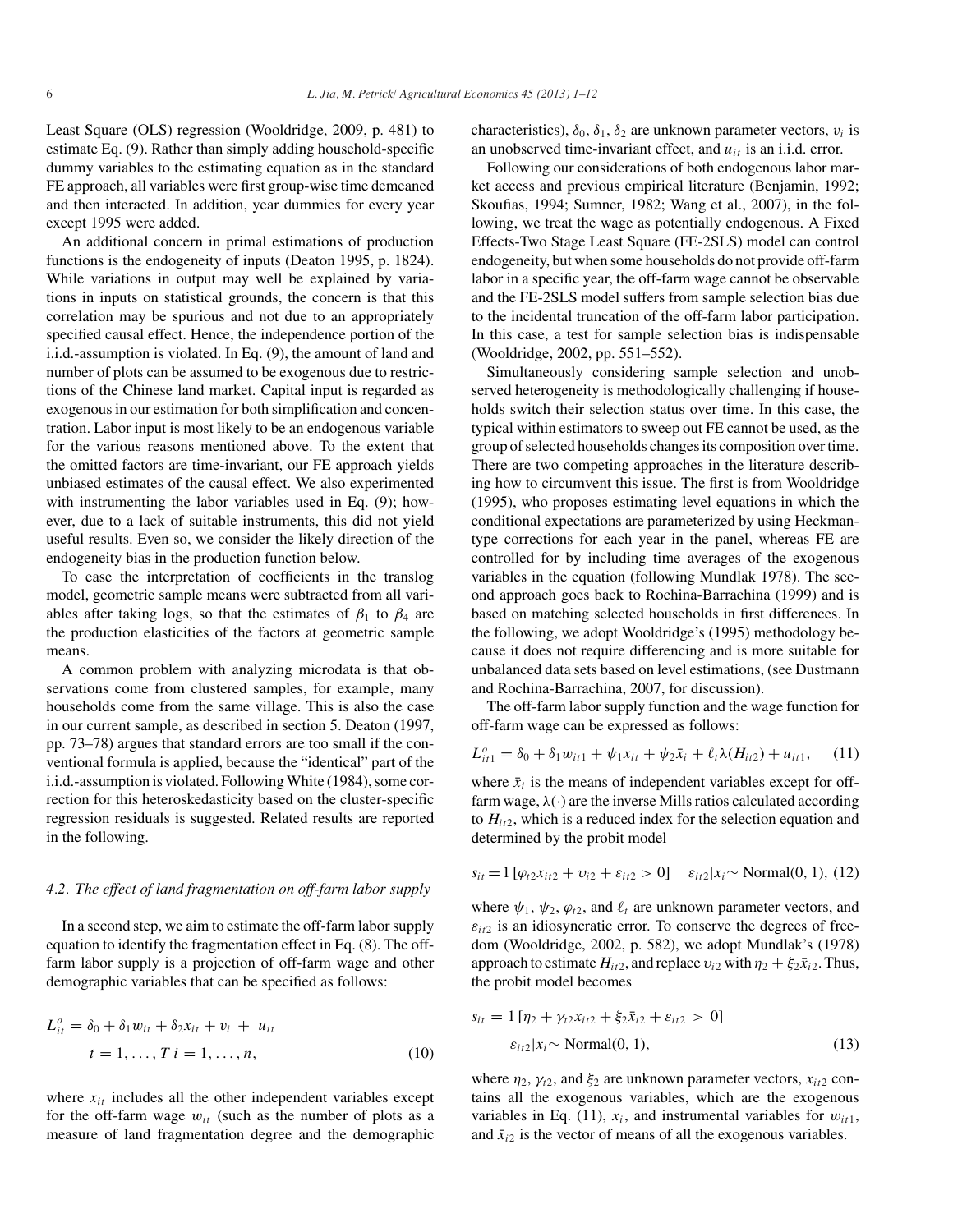The log of pesticide price, distance of village to main concrete road (km), and average net income per capita in the village are chosen as instrumental variables for the off-farm wage. Higher average net income per capita in the village may contribute to an increase in off-farm wage, while higher pesticide price and longer distance of village to main concrete road may result in a lower off-farm wage. The amount of off-farm labor supply is changed correspondingly. Furthermore, we test the quality of selected instrumental variables by using overidentification and underidentification tests, which can be found in section 6.

The off-farm labor supply could also be influenced by the number of members in the household, the number of household members with an elementary education level, the number of members with a secondary school education level, and the number of members with a high school education level. In addition, the percentage of total arable land included in the village land market and the log of average land per capita in the village are also controlled for in the off-farm labor supply function. The probit model in Eq. 14. is projected on all the exogenous variables including the number of plots, the instrumental variables and the control variables in the above mentioned off-farm labor supply function, as well as the means of all exogenous variables.

# **5. Data**

The database used in this article comes from the three Chinese provinces of Zhejiang, Hubei, and Yunnan. The survey was conducted by the Rural Survey Team of the Research Centre for Rural Economy in the Ministry of Agriculture in China. The empirical study is based on a panel data set covering 9 villages in Zhejiang, 15 villages in Hubei, and 5 villages in Yunnan, and contains annual data from 1995 to 2002. Zhejiang is one of the most developed provinces, where land, labor, insurance, and credit markets are more developed compared to its counterparts; Hubei is one of the most important agricultural provinces; Yunnan is a less developed province in the west of China.

The description of the data set is shown in Table 1. The average farm size is 4.85 mu, with an average of 6.66 plots. The overall average labor input is 238 person days. The average off-farm labor input is 326 person days. Each household contains an average of four persons, and among them one person graduated from elementary school, and one person graduated from secondary school; only one of every six households has a high school graduate.

# **6. Results**

# *6.1. The effect of land fragmentation on agricultural labor productivity*

The regression results for the translog production function for both the FE model and the time-demeaned OLS are shown in Table 2. All coefficients of the three inputs of labor, land, and capital are positive. The inputs represent the production

| Table 1          |
|------------------|
| Data description |

| Variable                                                                   | Mean     | Std. dev. |
|----------------------------------------------------------------------------|----------|-----------|
| For production function                                                    |          |           |
| Value of output (1995 yuan)                                                | 1,026.87 | 872.15    |
| Labor (person days)                                                        | 237.61   | 158.34    |
| Capital (1995 yuan)                                                        | 576.82   | 417.67    |
| Land (mu)                                                                  | 4.85     | 3.80      |
| Number of plots                                                            | 6.66     | 4.92      |
| Number of observations                                                     | 12,104   |           |
| For off-farm labor supply function                                         |          |           |
| Off-farm labor input (per person<br>days)                                  | 325.95   | 244.18    |
| Off-farm wage (yuan/day)                                                   | 30.05    | 47.02     |
| Pesticide price (yuan/kg)                                                  | 15.31    | 9.48      |
| Distance of village to main<br>concrete road (km)                          | 1.61     | 3.31      |
| Percentage of total arable land<br>participating in village land<br>market | 0.08     | 0.14      |
| Number of plots                                                            | 5.91     | 4.26      |
| Number of members in the<br>household                                      | 4.19     | 1.38      |
| Average land per capita in the<br>village (mu)                             | 1.08     | 0.80      |
| Number of members having<br>elementary education level in<br>the household | 1.09     | 0.90      |
| Number of members having<br>secondary school level in the<br>household     | 1.03     | 0.94      |
| Number of members having high<br>school level in the household             | 0.17     | 0.45      |
| Average net income per capita in<br>the village (yuan)                     | 2,781.23 | 2,090.97  |
| Number of observations                                                     | 7,302    |           |

elasticities at geometric sample means and are generally in a plausible order of magnitude. Scale elasticity, given as the sum of the partial production elasticities of the three inputs for timedemeaned OLS in the last two columns in Table 2, is 0.87, which is consistent with the findings of Wan and Cheng (2001). Hence, the mean farm operates at decreasing returns to scale, which is theoretically consistent. Labor elasticity is 0.26, and capital elasticity is 0.25, both of which are similar to the results estimated by Lin (1992), while the land elasticity is 0.36, which is lower in our case.

Land fragmentation reduces total farm output, but the only channel through which this happens is via reducing labor productivity. Land fragmentation decreases the MPL ( $\beta$ <sub>5</sub> < 0). At sample means, a decrease in the number of plots by 10% raises marginal labor productivity by approximately 1.5%. The increased output from an additional labor input cannot compensate for the loss due to land fragmentation. Therefore, land fragmentation lowers MPL. This conclusion is further confirmed by a postestimation of the model. We calculate the MPL according to the estimate result in Table 2 and map it against number of plots in each year. Fig. 3 shows that the MPL decreases with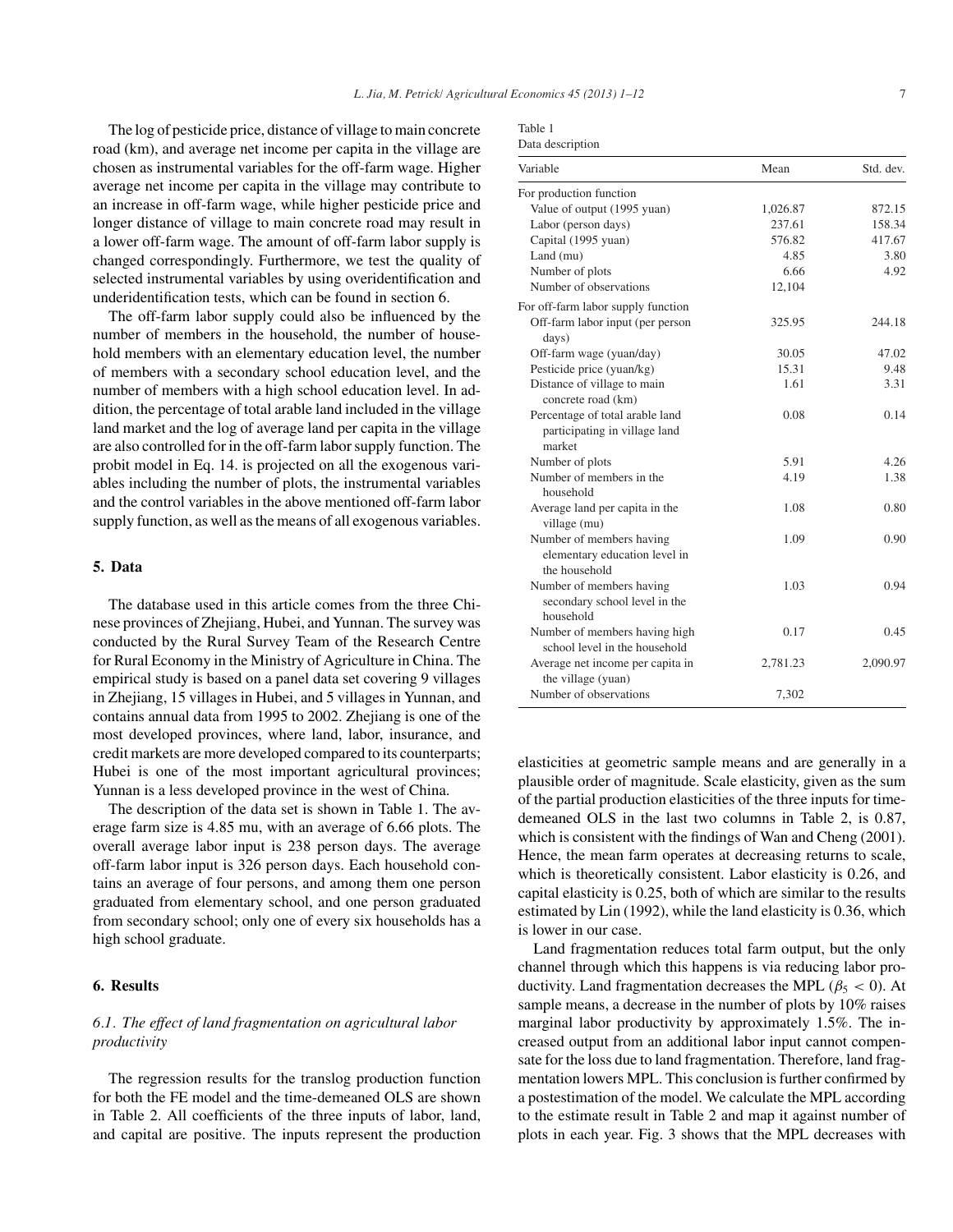| Table 2                                             |  |
|-----------------------------------------------------|--|
| Translog production function with time-demeaned OLS |  |

|                                | FE model   |           | Time-demeaned OLS     |           |
|--------------------------------|------------|-----------|-----------------------|-----------|
| Variable                       | Coef.      | Std. err. | Coef.                 | Std. err. |
| Labor                          | $0.16***$  | 0.06      | $0.26***$             | 0.08      |
| Capital                        | $0.3***$   | 0.07      | $0.25***$             | 0.07      |
| Land                           | $0.37***$  | 0.04      | $0.36***$             | 0.05      |
| Plots                          | $-0.01$    | 0.04      | 0.08                  | 0.05      |
| Plots <sup>*</sup> labor       | $-0.05$    | 0.05      | $-0.15***$            | 0.07      |
| Plots <sup>*</sup> land        | 0.07       | 0.06      | 0.13                  | 0.14      |
| Land <sup>*</sup> capital      | 0.04       | 0.03      | 0.03                  | 0.05      |
| Capital <sup>*</sup> labor     | $-0.02$    | 0.03      | $\mathbf{-0.1}^{***}$ | 0.03      |
| Plots <sup>*</sup> capital     | $-0.03$    | 0.04      | $-0.08$               | 0.07      |
| Labor <sup>*</sup> land        | 0.05       | 0.07      | $0.22***$             | 0.11      |
| Labor <sup>2</sup>             | $-0.11***$ | 0.03      | $-0.03$               | 0.05      |
| Capital <sup>2</sup>           | $0.04***$  | 0.02      | $0.04^{\ast\ast}$     | 0.02      |
| Land $\hat{}$ 2                | $-0.01$    | 0.04      | $-0.05$               | 0.08      |
| Plots <sup>2</sup>             | $-0.06$    | 0.04      | 0.07                  | 0.06      |
| Constant                       | 0.36       | 0.23      |                       |           |
| Year dummies                   | Yes        |           | Yes                   |           |
| Number of obs.                 | 12,104     |           | 12,104                |           |
| Cluster robust standard errors | Yes        |           | Yes                   |           |
| Number of clusters             | 29         |           | 29                    |           |

*Note:* all metric variables demeaned and in logs.

\*\*\* indicates a 1% significance level, \*\* indicates a 5% significance level, and \* indicates a 10% significance level.

the increase of the number of plots in all years. The reduction of capital input resulting from land fragmentation is not significant, which may be due to less machinery usage in these three provinces.

Earlier, we noted the potential endogeneity problem in labor use. Farmers who participate more in off-farm work are also likely to be the ones who have a higher MPL, for example, because they are younger or better-educated (Huang et al., 2009). The omitted farmer's ability is likely to be positively correlated with the MPL, so that the estimated coefficient on labor use is biased upward and represents an upper bound to the real coefficient. Another concern in our production function is the inability to include the application of organic manure. Qiao et al. (2011) found that the application of organic manure increased in poor areas due to more backyard livestock, and declined in rich areas. Poor areas are often located in mountainous regions with a higher degree of land fragmentation. In other words, highly fragmented farms appear to be more productive in the data because they apply more manure. This means the omitted manure application variable may falsely bias upward the marginal product of the number of plots. Both these omitted variables lead the coefficient of land fragmentation on agricultural labor productivity  $β_5$  to be an overestimation of the true effect. The negative effect found in our study will thus be even lower if other sources of endogeneity were controlled for.

An important finding presented in this section is that land consolidation will make on-farm work more productive. As a consequence, land consolidation will reduce the off-farm labor supply of farm households, whereas further fragmentation will increase it. We turn now to a direct examination of this issue in the next section.

# *6.2. The effect of land fragmentation on off-farm labor supply*

To directly analyze the effects of land fragmentation on offfarm labor supply, we first estimate Eq. (10) using the conventional FE-2SLS model (Table 3). An increase in the off-farm wage raises off-farm labor supply, whereas the land fragmentation effect is close to zero; both coefficients are not significantly different from zero. The household size and all education levels give rise to the off-farm labor supply, while the land endowment dampens it. This result is robust to endogeneity, time-invariant heterogeneity, and the clustering characteristics of samples, but is subject to sample selection bias.

To control the sample selection bias, we estimated Eq. (11) with pooled 2SLS following Wooldridge's (1995) model, and the results are reported in the last two columns in Table 3. The tests for the panel data sample selection bias and the FE were obtained by employing joint Wald tests. The null hypothesis is  $(H<sub>0</sub>: \ell<sub>1</sub> = \ell<sub>2</sub>...... = \ell<sub>8</sub> = 0)$ , i.e., there is no sample selection bias. The Wald test statistical results reveal that the null hypothesis is rejected at the 1% significance level ( $\chi^2_8$  = 36.79). Therefore, controlling sample selection bias in the panel data is required when estimating off-farm labor supply. The null hypothesis for FE test is  $(H_0 : \psi_1 = \psi_2$ ...... =  $\psi_7 = 0$ ), i.e., a random effects model should be applied. This null hypothesis is also rejected by the Wald test at the 1% significance level  $(\chi^2_7)$  $= 50.78$ ), suggesting an FE model. In this way, the model is robust to sample selection bias, and allows a correlation between the unobserved heterogeneity and the independent variables. According to Wooldridge (1995), the standard errors should be corrected to heteroskedasticity and serial correlation. However, we cannot control serial correlation and obtain cluster robust standard errors at the same time. In this article, the issue of clustering samples is more important than serial correlation, since there are 100 to 1,000 observations in each village, while there are only eight years in the time series. Thus, the cluster of robust standard errors is given priority to be controlled; the standard errors are robust to heteroskedasticity and clustering on the village level.

Hence, the estimated coefficients suggest that land fragmentation tends to have positive impacts on the off-farm labor supply, which is consistent with our findings in the previous section. However, the statistical significance of these coefficients could not be established. A natural explanation for this finding is the potential imperfections present in Chinese rural labor markets as listed in section 2.3.

The other results in Table 3 reveal that an increase in the off-farm wage significantly leads to an increase of the off-farm labor supply, which is consistent with previous studies indicating that the off-farm wage has a positive relationship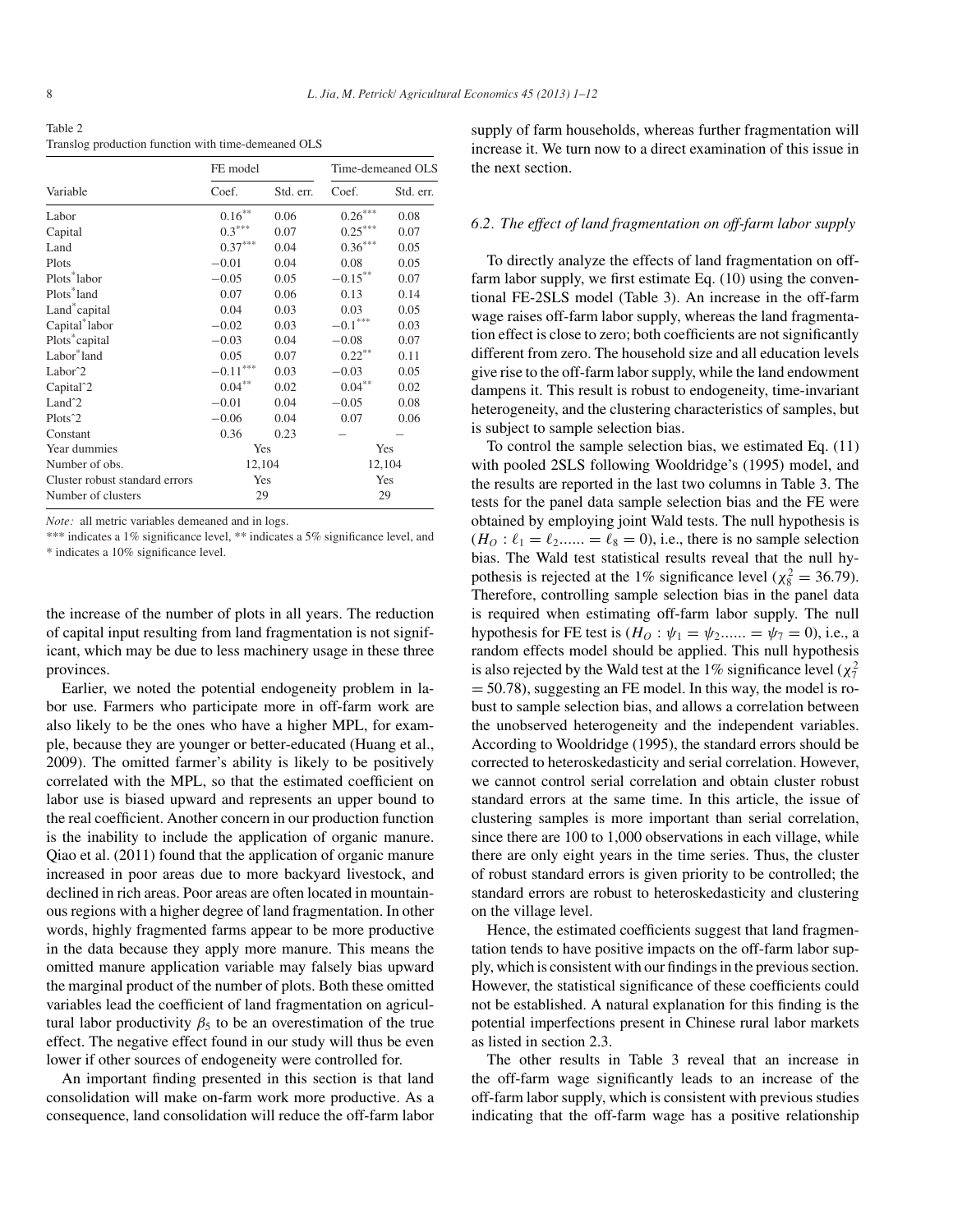

#### Graphs by year

*Source:* Authors' calculations.

*Note:* This figure is provided based on a referee's suggestion.

## Table 3 Estimation results of off-farm labor supply

| Variables                                                                      | FE-2SLS without sample selection |           | Wooldridge (1995) sample selection model |           |
|--------------------------------------------------------------------------------|----------------------------------|-----------|------------------------------------------|-----------|
|                                                                                | Coef.                            | Std. err. | Coef.                                    | Std. err. |
| Log of off-farm wage                                                           | 0.18                             | 0.16      | $0.64***$                                | 0.24      |
| Log of plots                                                                   | 0.02                             | 0.07      | 0.13                                     | 0.09      |
| Percentage of total arable land<br>participating in the village land<br>market | 0.07                             | 0.16      | $-0.01$                                  | 0.26      |
| Number of members in the household                                             | $0.04***$                        | 0.02      | 0.02                                     | 0.02      |
| Log of average land per capita in the<br>village                               | $-0.09^{\circ}$                  | 0.05      | $-0.14***$                               | 0.07      |
| Number of members having<br>elementary education level in the<br>household     | $0.10^{\ast\ast\ast}$            | 0.03      | $0.11^{\ast\ast\ast}$                    | 0.04      |
| Number of members having<br>secondary school level in the<br>household         | $0.24***$                        | 0.04      | $0.23***$                                | 0.04      |
| Number of members having high<br>school level in the household                 | $0.25***$                        | 0.04      | $0.21***$                                | 0.05      |
| F                                                                              | $F(8, 28) = 17.44$               |           | $F(8, 28) = 8.24$                        |           |
| Overidentification test $(p$ -value)                                           | 0.73                             |           | 0.18                                     |           |
| Underidentification test $(p$ -value)                                          | 0.02                             |           | 0.01                                     |           |
| Number of observations                                                         | 7,302                            |           | 7,302                                    |           |
| Corrected standard errors                                                      | Yes                              |           | Yes                                      |           |
| Number of clusters                                                             | 29                               |           | 29                                       |           |
| Sample selection                                                               | N <sub>0</sub>                   |           | Yes                                      |           |
| Fixed effects controlled by                                                    | Differencing out group average   |           | Mundlak's approach                       |           |

*Note:* \*\*\* indicates a 1% significance level, \*\* indicates a 5% significance level, and \* indicates a 10% significance level.

The dependent variable is the log of the off-farm labor supply. Sample selection bias test for Wooldridge's method:  $\chi^2_8 = 36.79(0.01)$ . Fixed-effects test for Wooldridge's method:  $\chi_7^2 = 50.78(0.00)$ .

Fig. 3. The effect of land fragmentation on MPL.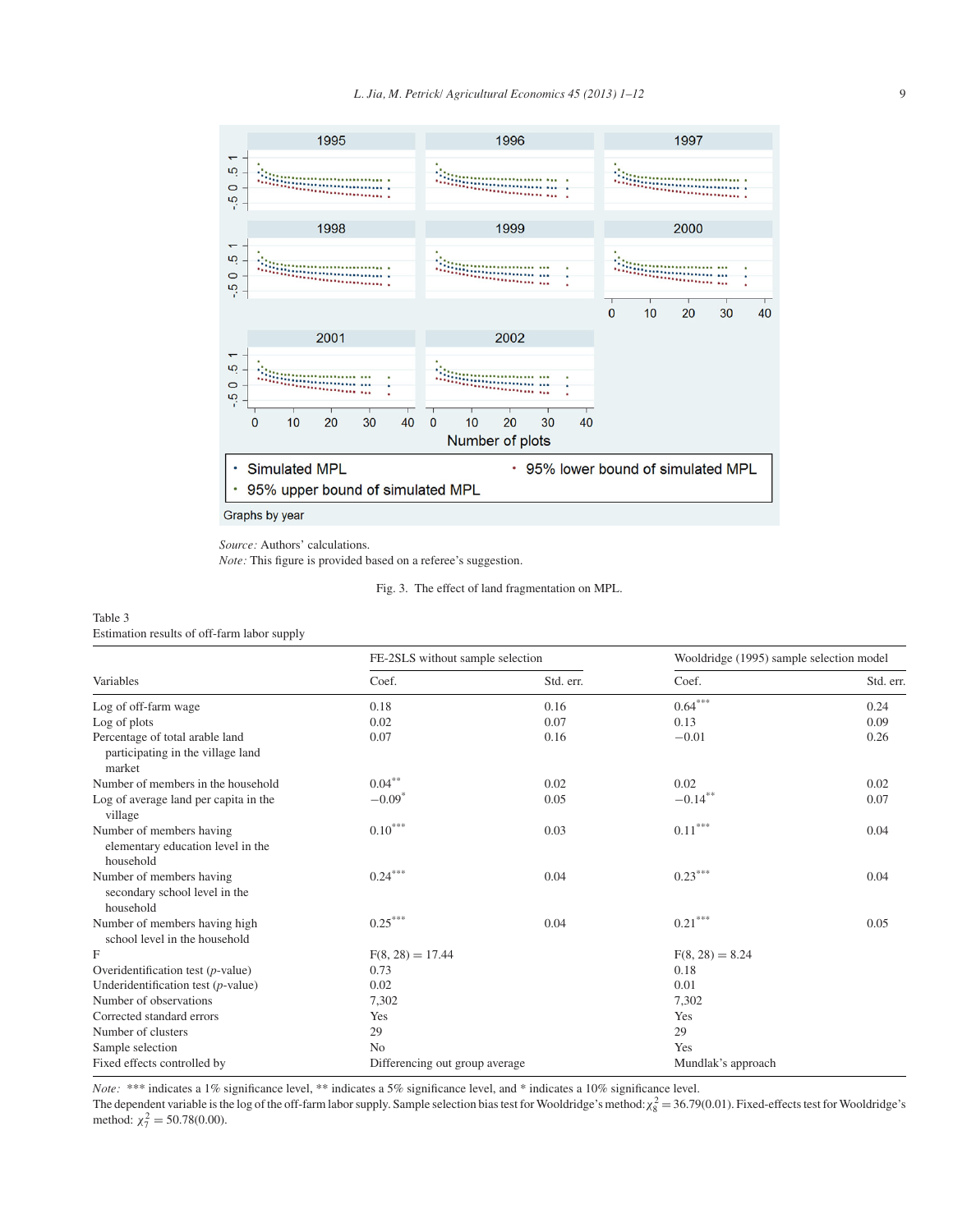| Table 4                                          |  |  |  |
|--------------------------------------------------|--|--|--|
| First-stage regression results for off-farm wage |  |  |  |

| Variables                                                                      | FE-2SLS without sample selection |              | Wooldridge (1995) sample selection model |           |
|--------------------------------------------------------------------------------|----------------------------------|--------------|------------------------------------------|-----------|
|                                                                                | Coef.                            | Std. err.    | Coef.                                    | Std. err. |
| Log of plots                                                                   | $-0.08***$                       | 0.04         | $-0.06$                                  | 0.03      |
| Percentage of total arable land<br>participating in the village land<br>market | 0.14                             | 0.21         | 0.21                                     | 0.19      |
| Number of members in the household                                             | 3.36E-3                          | 0.01         | 0.02                                     | 0.01      |
| Log of average land per capita in the<br>village                               | $-0.02$                          | 0.03         | 0.01                                     | 0.04      |
| Number of members having<br>elementary education level in the<br>household     | 0.01                             | 0.02         | $-0.02$                                  | 0.02      |
| Number of members having<br>secondary school level in the<br>household         | $-0.01$                          | 0.03         | $-0.05$                                  | 0.03      |
| Number of members having high<br>school level in the household                 | $-0.02$                          | 0.03         | $-0.03$                                  | 0.04      |
| Log of pesticide price                                                         | $-0.02$                          | 0.02         | $-0.02$                                  | 0.03      |
| Distance of village to main concrete<br>road (km)                              | $-0.02^{***}\,$                  | $3.2E - 3$   | $-0.02^{\ast\ast\ast}$                   | 0.01      |
| Average net income per capita in the<br>village                                | $9.05E-5***$                     | $2.93E - 05$ | $7.5E-5***$                              | 2.8E-5    |
| $F$ ( <i>p</i> -value)                                                         | $F(8,28) = 5.96(0.00)$           |              | $F(13,28) = 9.71(0.00)$                  |           |
| Partial $R^2$ of excluded instruments                                          | 0.02                             |              | 0.06                                     |           |
| Number of observations                                                         | 7,302                            |              | 7,302                                    |           |
| Corrected standard errors                                                      | Yes                              |              | Yes                                      |           |
| Number of clusters                                                             | 29                               |              | 29                                       |           |

*Note:* \*\*\* indicates a 1% significance level, \*\* indicates a 5% significance level, and \* indicates a 10% significance level.

The means of excluded instrumental variables for off-farm wage are included in the estimation but not presented in the table.

with off-farm labor supply (Sumner, 1982; Wang et al., 2007). Households with greater land endowments are more involved in agricultural production, thus leading to a reduction of offfarm work. Households with more members have stronger intentions to participate in off-farm work than other households, but the number of members in the household has no significant impact on off-farm labor supply after controlling for sample selection bias. Households with better education have more opportunities to supply more off-farm labor than other households, which supports findings by other authors indicating that increasing years of schooling contributes to the participation of off-farm work (de Brauw et al., 2002; Uchida et al., 2009).

The null hypotheses cannot be rejected in overidentification tests, and are rejected in underidentification tests in both FE-2SLS and Wooldridge's models, indicating that the instrumental variables are valid in both models, as reported in Table 3. The first-stage results for the instrumented off-farm wage are reported in Table 4. The distance of village to main concrete road reduces the off-farm wage, and the average net income per capita in the village increases off-farm wage, both of which exhibit significant and plausible signs.

The findings of this section lend further support to the idea that land consolidation may lead to reductions in the off-farm labor supply in rural China, but does not exhibit a significant effect due to constrained labor market. A likely explanation for this finding is that part-time farmers are the ones heavily constrained from expanding their labor market participation. If this is true, their labor market behavior cannot react to changing fragmentation degrees, and an ultimate answer to the fragmentation effects on labor markets cannot be given.

# **7. Conclusions**

This article aims to clarify the relationship between land fragmentation and off-farm labor supply among Chinese farm households. Building on household-level panel data from three structurally different provinces, our results support the conventional wisdom that, holding other inputs constant, more fragmented farms are less productive. However, by employing a flexible production function, we extend the literature by showing that this productivity loss occurs because land fragmentation reduces labor productivity. This finding establishes a direct link to the issue of off-farm labor supply, as it means that more consolidated land makes farmwork more attractive and thus reduces off-farm labor supply. This result is in contrast to suggestions by Tan et al. (2008), who argue that farmers with more fragmented land use more labor to compensate for the negative effects of fragmentation. According to our findings, land fragmentation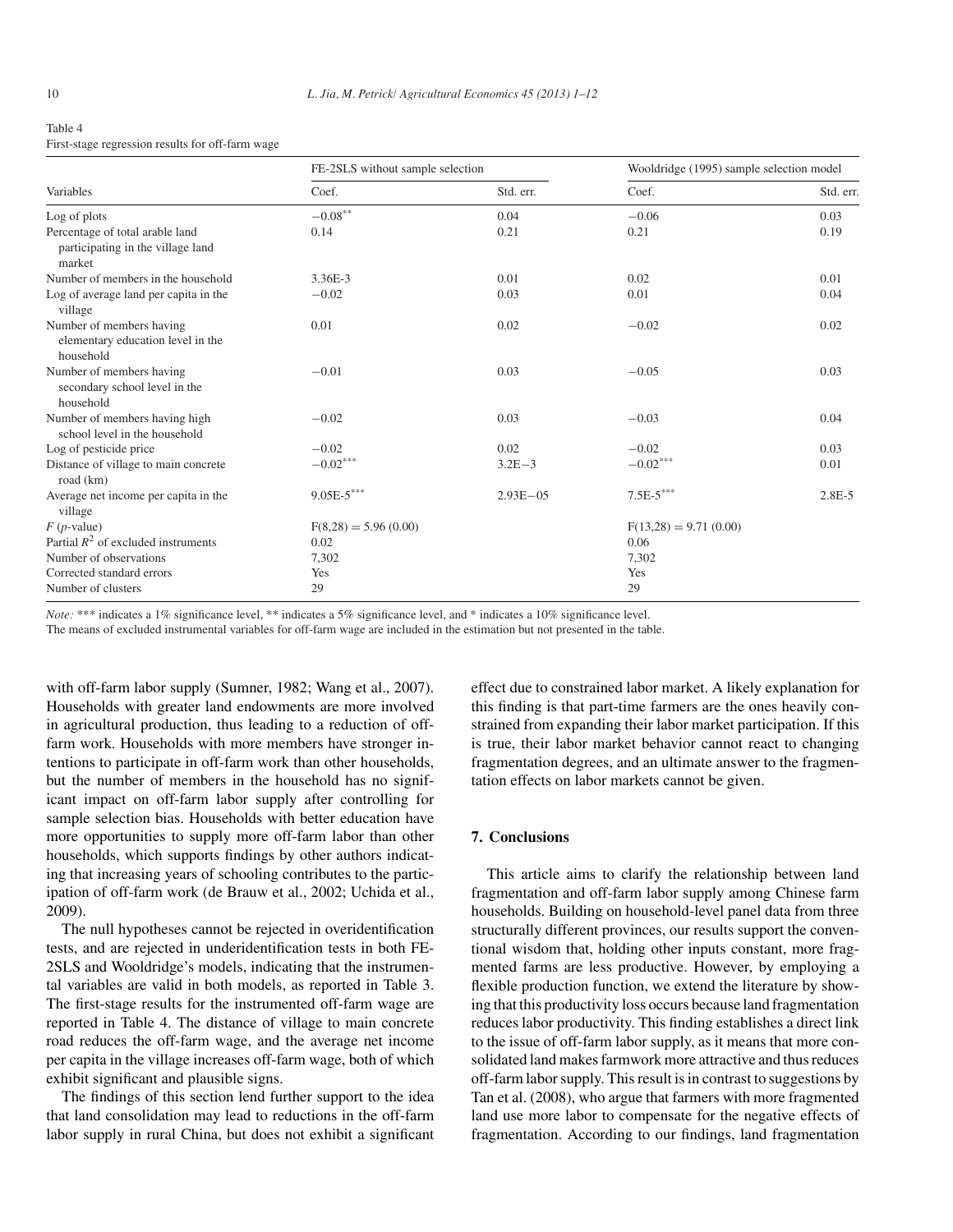makes labor less productive, so that a rational response will be to use less of it on-farm, and rather switch to off-farm income-generating activities. By using Wooldridge's (1995) panel data sample selection model, we directly estimate the effect of land fragmentation on off-farm labor supply. However, this effect cannot be reflected in observed labor time allocations due to labor market imperfections.

The land market policy of the Chinese government has recently displayed a tendency toward reducing administrative land reallocations at the local level, and granting more permission to participate on local land rental markets. The land tenure contract was expanded from 30 years in 2002 (Rural Land Contract Law), to an unspecified "long term" in 2008 (3rd plenary meeting of the 17th Party Congress), and land reallocation is only allowed when two-thirds of the villagers' representatives approve it (Wang et al., 2011). This policy is intended to encourage unproductive farmers to transfer their farmland to other farmers, and to stimulate voluntary land consolidation through land markets, thereby increasing agricultural productivity. As it is based on data available before 2002, our analysis could not include the Rural Land Contract Law. Nevertheless, against this policy background, our findings have clear implications. If more liberal land market policies and hardened property rights will allow more consolidated farmland in the future, this will not trigger a flood of former farmers leaving rural areas in search for alternative incomes. Since it makes farm work more productive, it will rather provide an incentive to continue farming and increase agricultural productivity.

This conclusion comes with one important caveat. The analysis in this article examined a sample of continuously existing farms, operated either full-time or part-time. Farm exits were not considered. Improved opportunities to consolidate farmland due to better functioning land markets may convince some of the least productive farmers to give up farming altogether, and earn their living fully from nonfarm sources. This process may well increase the number of urban job seekers, and may lead to increasing specialization and differentiation within the pool of Chinese rural households.

#### **Acknowledgment**

The authors are grateful to Stephan Brosig, Jikun Huang, Heinz Hockmann, Kelly Labar, Daniel Mueller, Scott Rozelle, and Xiaobing Wang for helpful suggestions in the course of conducting the analysis. We are also in debt to the two anonymous referees. Any remaining errors are our own alone. An earlier version of this manuscript was nominated for the Theodore W. Schultz prize for the best paper from a young researcher at the 28th International Conference of Agricultural Economists in Foz do Iguacu, Brazil. This research was financially supported by the 2008 "Pakt für Innovation und Forschung des Bundes und der Länder," and is based on the first author's PhD work at IAMO.

#### **References**

- Angrist, J.D., Pischke, J., 2009. Mostly Harmless Econometrics: An Empiricist's Companion. Princeton University Press, Princeton, NJ.
- Benjamin, D., 1992. Household composition, labor markets, and labor demand: Testing for separation in agricultural household models. Econometrica 60(2), 287–322.
- Benjamin, D., Brandt, L., 2002. Property rights, labour markets, and efficiency in a transition economy: The case of rural China. Can. J. Econ. 35(4), 689– 716.
- Berndt, E.R., 1991. The Practice of Econometrics: Classic and Contemporary, Addison-Wesley, Reading, MA.
- Bowlus, A.J., Sicular, T., 2003. Moving toward markets? Labor allocation in rural China. J. Dev. Econ. 71, 561–583.
- Brandt, L., Huang, J., Li, G., Rozelle, S., 2002. Land rights in rural China: Facts, fictions and issues. China J. 47, 67–97.
- Brandt, L., Rozelle, S., Turner, M.A., 2004. Local government behavior and property right formation in rural China. J. Inst. Theor. Econ. 160(4), 627– 661.
- Brooks, R., Tao, R. 2003. China's Labor Market Performance and Challenges. IMF working paper.
- Brosig, S., Glauben, T., Herzfeld, T., Rozelle, S., Wang, X., 2007. The dynamics of Chinese rural households' participation in labor markets. Agr. Econ. 37, 167–178.
- Capalbo, S.M., 1988. A comparison of econometric models of U.S. agricultural productivity and aggregate technology. In: Capalbo, S.M., Antle, J.M. (Eds.), Agricultural Productivity. Measurement and Explanation, Resources for the Future, Washington DC, pp. 159–188.
- Carter, M.R., Yao, Y., 2002. Local versus global separability in agricultural household models: The factor price equalization effect of land transfer rights. Am. J. Agr. Econ. 84, 702–715.
- Chen, Z., Huffman, W.E., Rozelle, S., 2009. Farm technology and technical efficiency: Evidence from four regions in China. China Econ. Rev. 20,153– 161
- de Brauw, A., Huang, J., Rozelle, S., Zhang, L., Zhang, Y., 2002. The evolution of China's rural labor markets during the reforms. J. Comp. Econ. 30, 329– 353.
- Deaton, A., 1995. Data and econometric tools for development analysis. In: Behrman, J., Srinivasan, T.N. (Eds.), Handbook of Development Economics, Volume III. Elsevier, Amsterdam, pp. 1785–1882.
- Deaton, A., 1997. The Analysis of Household Surveys. A Microeconometric Approach to Development Policy. Johns Hopkins University Press (for The World Bank), Baltimore, MD.
- Deininger, K., Jin, S., 2005. The potential of land rental markets in the process of economic development: Evidence from China. J. Dev. Econ. 78, 241–270.
- Deininger, K., Jin, S., 2009. Securing property rights in transition: Lessons from implementation of China's rural land contracting law. J. Econ. Behav. Organ. 70, 22–38.
- Dong, X.Y., 1996. Two-tier land tenure system and sustained economic growth in post-1978 rural China. World Dev. 24(5), 915–928.
- Dustmann, C., Rochina-Barrachina, M., 2007. Selection correction in panel data models: An application to the estimation of females' wage equations. Economet. J. 10, 263–293.
- Fleisher, B.M., Liu, Y., 1992. Economies of scale, plot size, human capital, and productivity in Chinese agriculture. Q. Rev. Econ. Financ. 32(3), 113– 123.
- Ho, P., Eyferth, J., Vermeer, E.B., 2004. Rural Development in Transitional China: The New Agriculture. Frank Cass Publishers, London.
- Huang, J., Wu, Y., Rozelle, S., 2009. Moving off the farm and intensifying agricultural production in Shandong: A case study of rural labor market linkages in China. Agr. Econ. 40, 203–218.
- Kung, J.K., 2000. Common property rights and land reallocations in rural China: Evidence from a village survey. World Dev. 28, 701–719.
- Kung, J.K., 2002a. Off-farm labor markets and the emergence of land rental markets in rural China. J. Comp. Econ. 30, 395–414.